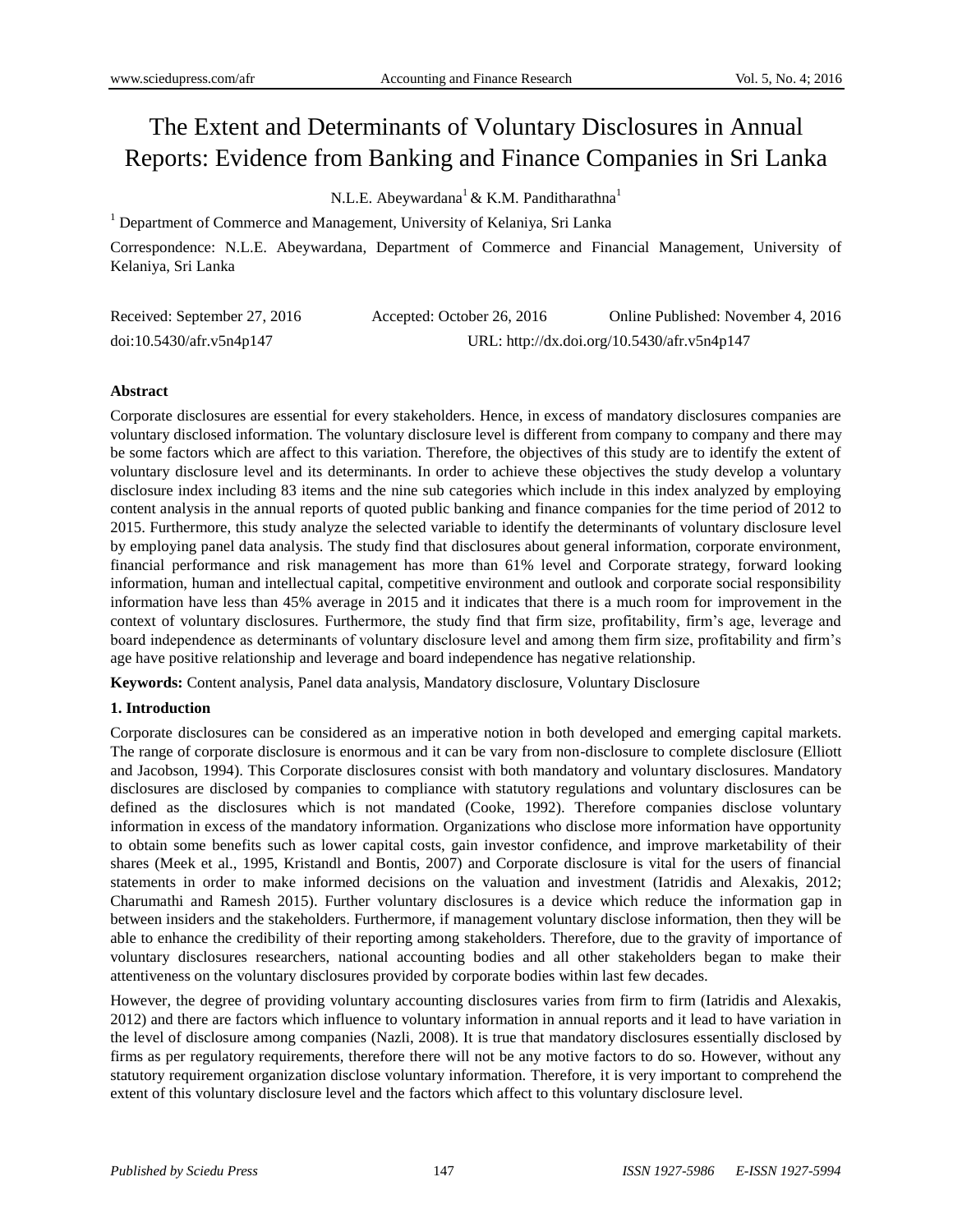Even though there are ample studies available internationally such as Cerf 1961; cooke 1992; Ahmed and Nicholls 1994; Wallace et.al. 1994; Meek et.al. 1995; Inchausti, 1997; Haniffa and Cooke 2002; Naser et.al. 2002; Gul, and Leung 2004; Leventis and Weetman, 2004; Barako et al. 2006; Huafang and Jianguo 2007; Lim et al. 2007; Abdullah and Ku Ismal 2008; Hossain and Hammami 2009; Ousama and Fatima; 2010; Iatridis and Alexakis, 2012; Al-Shammari, 2013; Charumathi and Ramesh 2015; Habbash et.al. 2016, only few published studies could be found in the area of voluntary disclosures in annual reports in Sri Lanka. Therefore with the identification of determinants, this study seek in depth analysis of voluntary disclosure level in Banking and Finance companies in Sri Lanka. Hence, this study formulated two objectives as; to examine the extent of voluntary disclosures in corporate annual reports in banking and finance companies and o identify the determinants of voluntary disclosure level in banking and finance companies.

By achieving these two objectives, this study contributes to understand the voluntary disclosure practices in annual reports of banking and finance companies and the motives of voluntary disclosures. Therefore, this study fill a gap on empirical studies in voluntary disclosures in annual reports in Sri Lankan companies and it lead to extent the Sri Lankan literature on voluntary disclosures in three ways. Firstly, the study add clarity to the ongoing voluntary disclosure debate from the perspectives of an emerging market. Secondly, this study provides the voluntary disclosure index which can be used by researchers for their future studies. Thirdly, the study used the panel data analysis and the researcher found very few studies which used panel data analysis to study the determinants of voluntary disclosures. This study not only contribute to the theoretical world but also to the practical world. Because based on the findings of this study, management of companies and regulatory bodies can identify the motives of voluntary disclosures and it will support to their decision making process. Further, this results would be essential to the existing and future investors.

The balance part of the paper is organized as follows. The next section consists with the prior research studies on voluntary disclosures and theoretical background. Methodology section explains the sample, population of the study, data and research method. Fourth section analyses the data, results and findings. Fifth section discuss the findings of the study with support from the prior studies and the lastly, the conclusion of the study presented.

# **2. Literature Review and Hypothesis Development**

Since the work done by Cerf (1961) the topic of determinants of voluntary disclosures become more attractive and important study area among academicians and it caused to have substantial literature on the quality of voluntary disclosure level and the association between the voluntary disclosure level and the various determinants. Studies such as Naser et.al 2002; Barako et al. 2006; Ousama and Fatima; 2010; Al-Shammari, 2013 identified the level of voluntary disclosures and Studies such as Cerf 1961; cooke 1992; Ahmed and Nicholls 1994; Wallace et.al.1994; Meek et.al. 1995; Inchausti, 1997; Naser et.al. 2002; Gul and Leung 2004; Leventis and Weetman, 2004; Barako et.al 2006; Huafang and Jianguo 2007; Abdullah and Ku Ismal 2008; Iatridis and Alexakis, 2012; Charumathi and Ramesh 2015 attempt to identify the determinants of voluntary disclosures in various countries and in various industries.

Agency theory explain that why firms should and do disclose information and it provides theoretical perspective for this study. Agency theory developed by Ross 1973 and it was further studied and expanded by Jensen and Meckling in 1976. According to the agency theory, the disclosure by the companies tends to reduce the information asymmetry between external stakeholders and management. The management acts as agents to shareholders and the management is expected to act in the best interest of the shareholders and inform the shareholders through proper disclosures, the absence of which would increase the agency costs in the form of litigations and auditing expense (Charumathi and Ramesh 2015). Therefore one of the reason to have agency cost is imperfect information available to shareholders which do not adequate to make proper decisions. Hence, strength voluntary disclosure level will be affect to reduce the agency cost.

Hence, by taking the agency theory as theoretical foundation and with support of the literature all the hypothesis are developed for the study.

## *2.1 Size*

Firm size can be identified as an important variable which affect to level of corporate disclosure. Agency problem can be efficiency controlled by small noncomplex organizations (Fama and Jensen 1983). Therefore it suggest that if the firm size is small then the agency cost also will be decreased. Therefore, to avoid this agency conflict, larger firms may disclose more voluntary information and this suggestion is supported by the studies Ahmed and Nicholls 1994; Souissi and Khlif 2012; Iatridis and Alexakis, 2012. Studies were explained the reasons behind to have this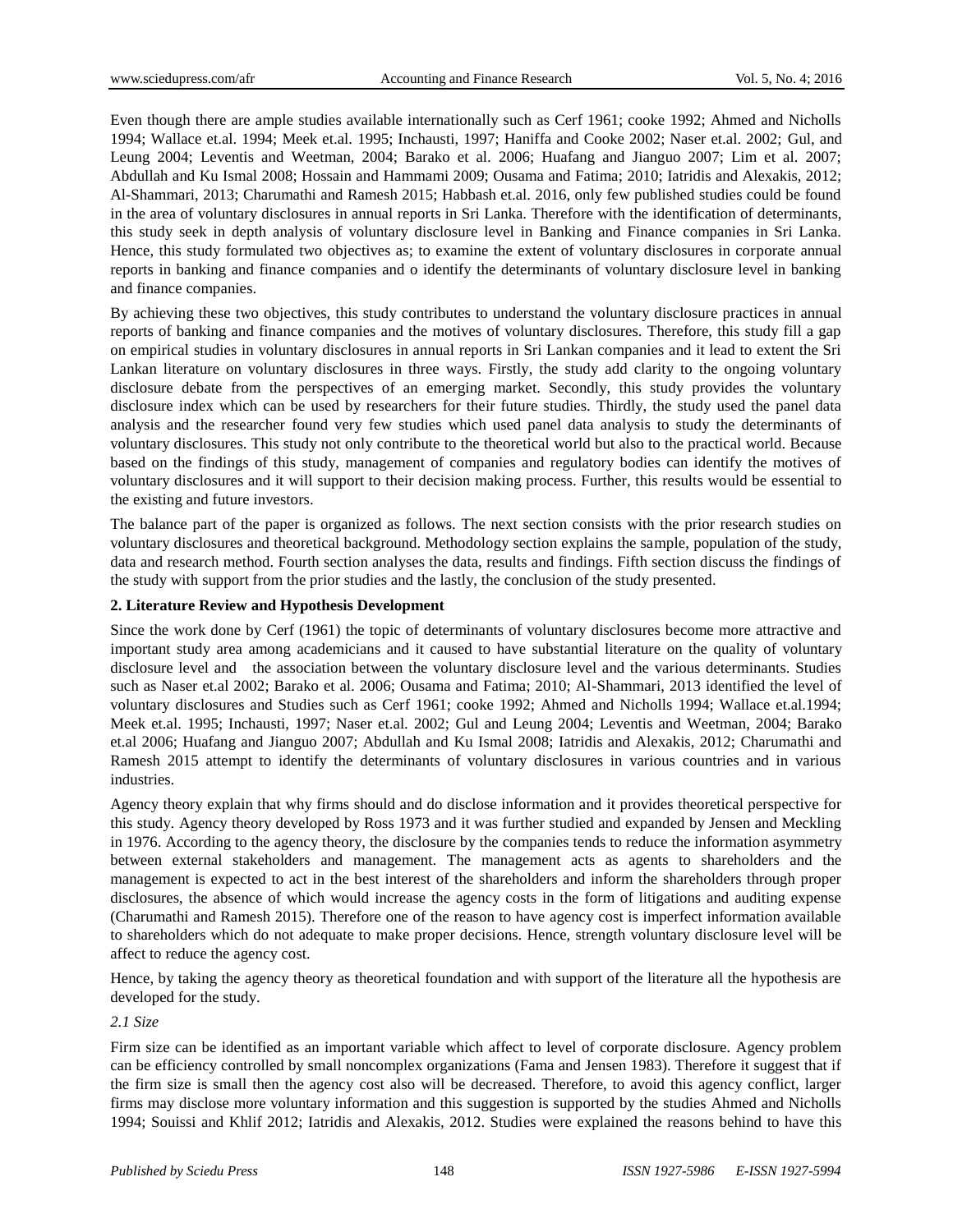kind of relationship. Firms should incur more cost to prepare and disclose the information and it became financial burden to small firms, but large firms can incur that expenditure without burden (Naser et al. 2002). Furthermore, more than the small firms' larger firms rely on financial markets to enhance funds and therefore for that purpose they naturally required to disclose more information (Ahmed and Nicholls 1994). Therefore, Studies such as Cerf 1961; Ahmed and Nicholls 1994; Wallace et.al.1994; Inchausti, 1997; Naser et.al. 2002; Gul, and Leung 2004; Leventis and Weetman, 2004; Barako et.al 2006; Huafang and Jianguo 2007; Lim et al. 2007; Abdullah and Ku Ismal 2008; Hossain and Hammami 2009; Bhasin et.al. 2012; Uyar et.al. 2013; Habbash et.al. 2016 identified the positive relationship between firm size and corporate disclosure level. However studies such as Haniffa and Cooke 2002 identified that size is not a significant factor which determine the level of corporate disclosure.

Based on the theoretical and literature foundation the hypothesis is developed as;

H1: There is a positive relationship between firm's size and the voluntary disclosure level.

## *2.2 Profitability*

From the perspective of the agency theory, in order to obtain personal advantages, the management of very profitable firm will use information (Inchausti, 1997).

Previous studies have provided mix results on the relationship between firm profitability and disclosures. Studies such as Wallace et.al. 1994; Haniffa and Cooke 2002; Naser et.al. 2002; Gul, and Leung 2004; Lim et al. 2007; Habbash et.al. 2016 identified the significant positive relationship among firm's profitability and corporate voluntary disclosures. Such a relationship exist because firms do not voluntary provide rich accounting disclosures when they are not performing well and firms that perform well voluntary disclose detailed accounting information (Iatridis and Alexakis, 2012). Furthermore, management of companies which has more profits motivated to disclose more information to support continuance of firm's position and to increase its compensation (Naser et.al. 2002).

However, studies such as Wallace et.al. 1994; Inchausti 1997, Barako et.al 2006; Abdullah and Ku Ismal 2008; Hossain and Hammami 2009 found that no relationship between firm's profitability and level of corporate disclosure.

Based on the agency theory expectations and supported literature, the hypothesis to be tested in the study is;

H2: There is a positive relationship between firm's profitability and voluntary disclosure level.

*2.3 Age*

Prior studies made arguments in favor of negative relationship among firm's age and voluntary disclosures and as well as positive relationship. Haniffa and Cooke 2002 mentioned that, to enhance the confidence of investors who may think that new firm as risky and to reduce skepticism, newly listed companies need to disclose more information.

However, contradict with that argument Owusu-Ansah 1998 mentioned that older firms are disclose more information in their annual reports than younger firms. According to him younger firms are reluctant to disclose some certain information such as research expenditure, capital expenditure and product development due to the fear to loss of competitive advantage. But older firms believed that presenting of those information will not be affect to loss their competitive position. Further according to his argument the cost of disseminating information also high to the younger firms than older forms and also younger firms do not have required track records to rely on for public disclosure. Further, in his study he identified the positive association in between firm's age and disclosure level. Supporting to that argument Hossain and Hammami (2009) and Habbash et.al. (2016) found the positive relationship between firm's age and voluntary disclosure level.

However, Haniffa and Cooke 2002; Uyar et.al. 2013 identified that there is no relationship among firm's age and voluntary disclosure level.

Based on the above arguments which are made in favor of positive relationship, the hypothesis is developed as;

H3: there is a positive association between listing age of companies and the extent of voluntary disclosure of information.

## *2.4 Leverage*

The problem of information asymmetry and agency cost exist in between creditors and company (Jensen and Meckling 1976). Therefore to cope with this problem management should disclose more information. This lead to have positive relationship with the leverage and voluntary disclosure level. Before providing any loans the lenders and creditors asked more information form the companies (Naser et.al. 2002), therefore the firms who have intention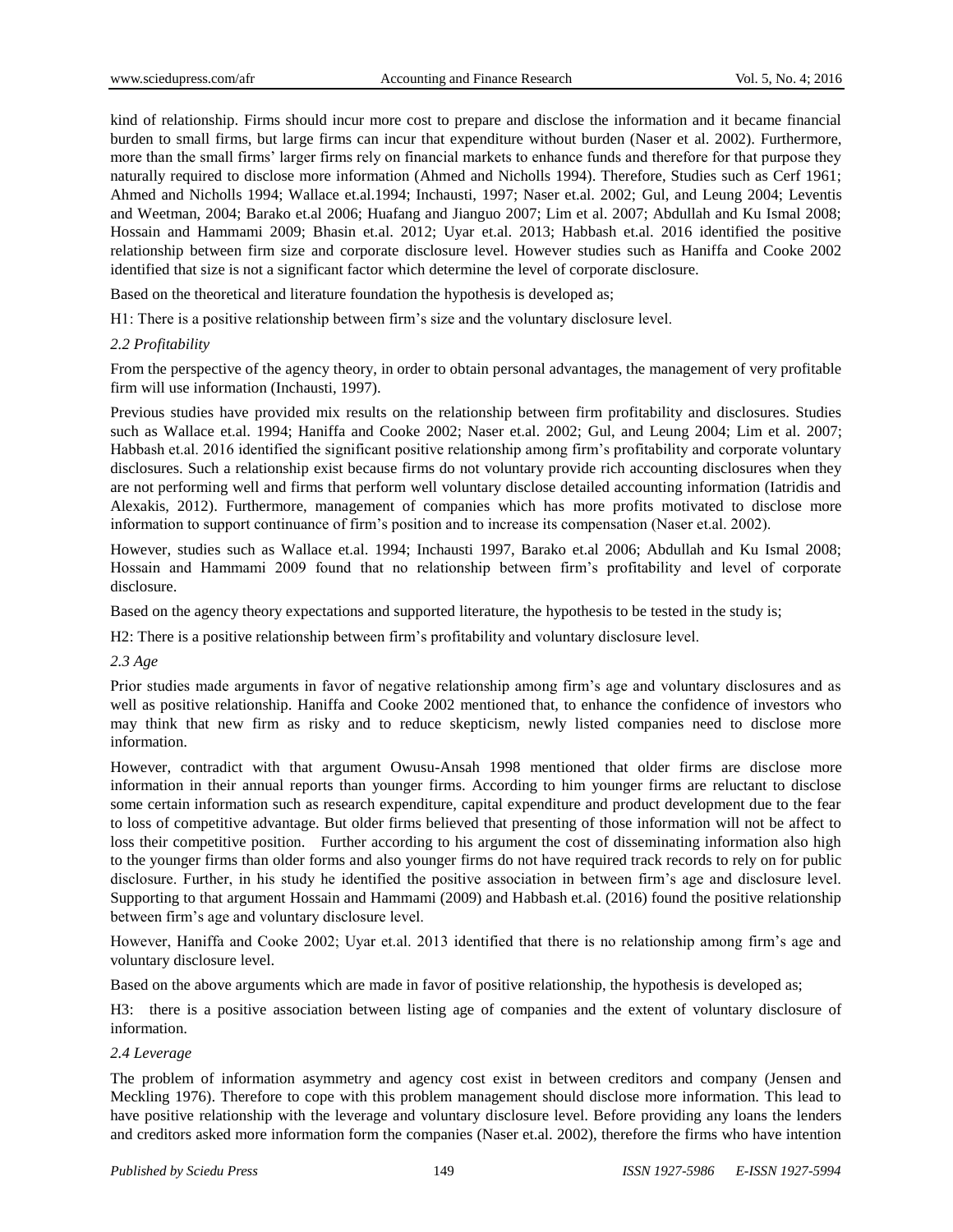to obtain more debts disclosed more information in their annual reports. Findings of Hossain et al. 1994; Naser et.al. 2002; Lim et al. 2007 were supported to that theoretical expectation. However, opposed to that expectation Uyar et.al. 2013 and Habbash et.al. 2016 identified the negative relationship. Furthermore, Leventis and Weetman, 2004 identified that there is no relationship between leverage and the voluntary disclosure level.

However, based on the theoretical foundation the hypothesis is developed as;

H4: There is a positive relationship between firm's leverage and voluntary disclosure level.

## *2.5 Ownership Concentration*

There may be high agency conflict when there is a wider spread of shares ownership (Fama and Jensen, 1983). Therefore to reduce this conflict, companies may voluntarily disclose more information. Hence, it leads to expect the positive relationship between ownership concentration and voluntary disclosure level. However, there are mixed results for this relationship. Studies such as, Haniffa and Cooke 2002 identified positive relationship and studies such as Hossain et.al. 1994; Barako et.al 2006; Lim et al. 2007identified negative relationship. Whilst Craswell and Taylor (1992) found no relationship between ownership structure and voluntary corporate disclosure.

However in line with agency theory expectation the hypothesis test on this regard is,

H5: There is a positive relationship between ownership concentration and voluntary disclosure level.

## *2.6 Board Independence*

Fama and Jensen 1983 suggested that effective boards would be largely comprised of outside directors to ensure better monitoring of management. Therefore, more independence directors would be caused to reduce the agency conflict and it may be occur due to the disclosure of more voluntary information in the annual reports.

If non-executive independent directors are actually carrying on their monitoring role then they expect more disclosure level (Haniffa and Cooke 2002; Eng and Mark 2003) and independent directors have motivation to disclose information voluntary to protect their reputation (Lim et.al. 2007). Therefore, proportion of independent directors are positively related to the board's ability to influence disclosure (Beasley 1996). Therefore it lead to have positive relationship between board independence and voluntary disclosure level. Huafang and Jianguo 2007; Uyar et.al. 2013 identified positive relationship between board independence and voluntary disclosure level. Hoewever, contradict with those results Eng and Mark 2003; Gul and Leung, 2004; Barako et.al 2006 found the negative relationship among board independence and voluntary disclosure level some others found no significant association (Forker, 1992; Haniffa and Cooke, 2002; Habbash et.al. 2016).

Therefore, based on the prior studies and with back of agency theory the hypothesis is developed as;

H6: There is a positive relationship between board independence and voluntary disclosure level

# **3. Methodology**

This section focuses the mechanism which used to achieve two research objectives of this study. Therefore, this explains the population and sample of the study, data and research method.

All quoted public banking and finance companies were used as the population of this study. Currently 62 companies are registered under the banking, finance and insurance sector in Colombo Stock Exchange (CSE). Some items which include in voluntary disclosure index cannot be applied to non-financial companies. Therefore, the study selected only the banking and finance companies. it All the insurance companies and the companies which do not have continuous data were excluded from the sample. Therefore sample consist with 50 companies. Since the time period is 2012 to 2015, the study has 200 observations.

This study do the content analysis (Note 1) of annual reports of quoted public banks and finance companies for the year 2012 to 2015 and the content analysis can be identified as the primary tool for analyze the annual reports. It can be defined as "A method of codifying text into different groups depending on selected criteria" (Weber, 1988).The content analysis is aimed to measure the level of voluntary disclosures of banking and finance companies. Voluntary disclosure index is developed, based on the indexes adopted and developed by Bhasin et.al. 2012; Ismail and El-Shaib 2012; Al-Shammari 2013; Haji and Ghazail 2013; Ho and Taylor 2013 and Charumathi and Ramesh 2015. Therefore the items are added based on those studies to provide empirical support of the index and each element is checked to eliminate the mandatory disclosures from the index. By considering all items are equally important this study used unweighted approach to score the items in disclosure index (Cooke; 1989; Hossain et.al., 1994; Wallace et al., 1994; Naser et.al. 2002; Ousama and Fatima; 2010)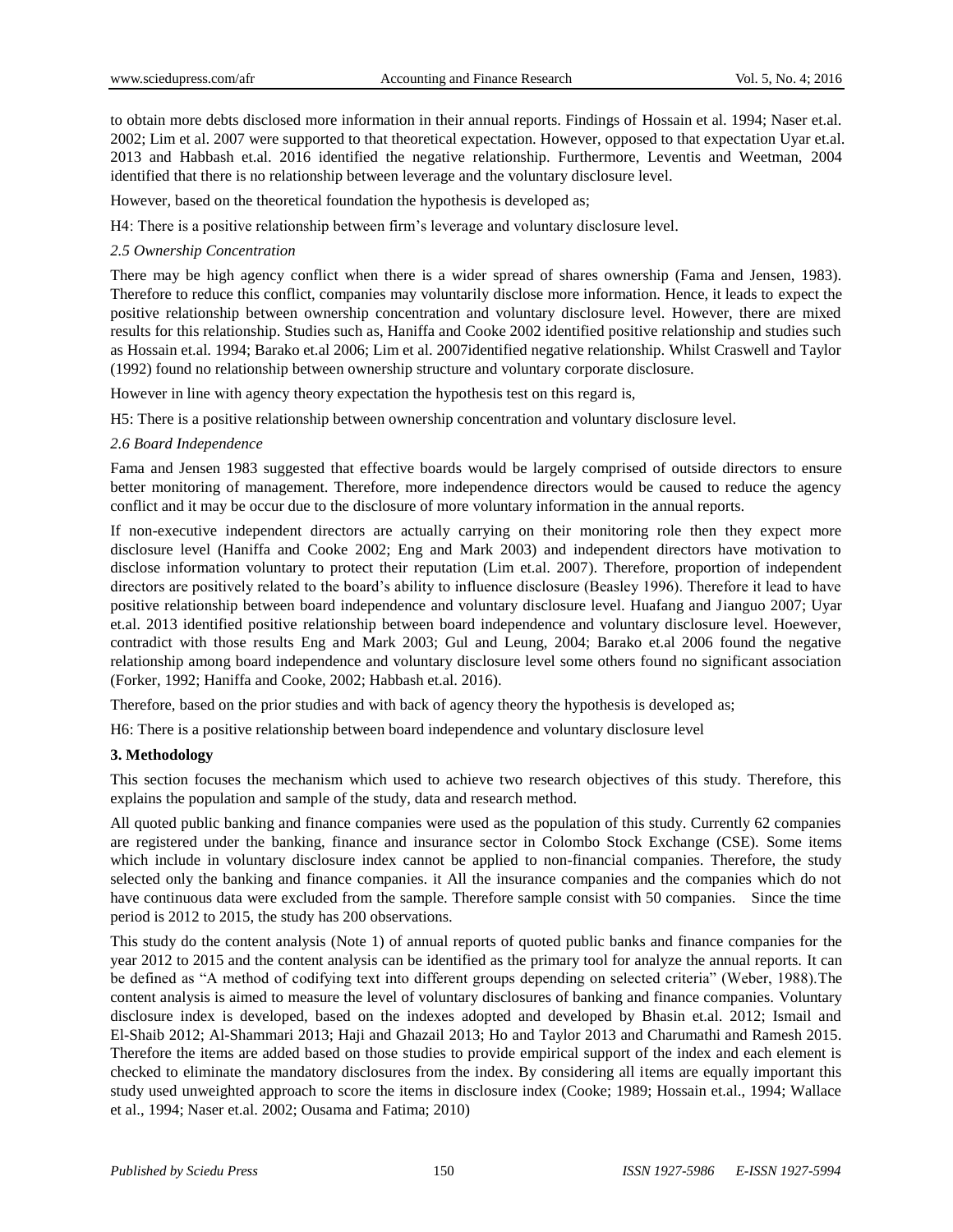Analyzing the presence or absence of particular items of information is a most commonly used from of content analysis (Patten, 2002). Therefore, this study also analyze the present or absent of 83 disclosure items which are shown in Table 1 and the companies were awarded one (1) if the item is present and zero (0) if the item is absent. Thereafter, score of each item add together to calculate total for each company for each year and it compares with the maximum possible voluntary disclosures of the company (Leventis and Weetman, 2004). Therefore the index is calculated as follows.

Voluntary disclosure index = Total of voluntary items/ Maximum possible voluntary items (83)

The above value has been taken as a measurement of dependent variable.

Table 1. Voluntary Disclosure Index

| A. Background about the Bank, Finance company or                                         | E.10 Disclosures on value-at-risk (VAR)                                             |  |  |  |  |
|------------------------------------------------------------------------------------------|-------------------------------------------------------------------------------------|--|--|--|--|
| <b>Insurance company/ General Information</b> (11)                                       |                                                                                     |  |  |  |  |
| A.1. Brief narrative history of the bank/ Finance<br>company                             | E.11. Maturity of foreign currency assets and liabilities                           |  |  |  |  |
| A.2. Description of bank/ Finance company Structure                                      | E.12. Maturity information about deposits and other<br>liabilities                  |  |  |  |  |
| A.3. Description of major services                                                       |                                                                                     |  |  |  |  |
| A.4. The legal form of the bank/ Finance company                                         | F. Forward looking information<br>(9)                                               |  |  |  |  |
| A.5. Address of bank or Finance company/telephone/fax                                    | F.1. Forecasts of cash flows                                                        |  |  |  |  |
| A.6. Bank / Finance company Website address                                              | F.2. Forecasts of revenue                                                           |  |  |  |  |
| A.7. Email address                                                                       | F.3. Economic influence to bank's or company's future                               |  |  |  |  |
| A.8. Date and details of establishment                                                   | F.4. Political influence to bank's or company's<br>future                           |  |  |  |  |
| A.9. General Outlook of business activities                                              | F.5. legal influence to bank's or company's<br>future                               |  |  |  |  |
| A.10. List of branches location                                                          | F.6. Social influence to bank's or company's<br>future                              |  |  |  |  |
| A.11. Information on branches/telephone/fax/ adders for<br>correspondence                | F.7. Technological influence to bank's or company's<br>future                       |  |  |  |  |
|                                                                                          | F.8. Impact on strategies to the future performance                                 |  |  |  |  |
| <b>B. Corporate Strategy (6)</b>                                                         | F.9. Discussion on future industry trend                                            |  |  |  |  |
|                                                                                          |                                                                                     |  |  |  |  |
|                                                                                          |                                                                                     |  |  |  |  |
| B.2. Corporate Mission                                                                   | G. Human and Intellectual Capital (16)                                              |  |  |  |  |
| B.3. Corporate Goals and Objectives                                                      | Marketing innovation<br>G.1.                                                        |  |  |  |  |
| B.4. Corporate ethics                                                                    | G.2. Brand values                                                                   |  |  |  |  |
| <b>B.5. Corporate Values</b>                                                             | G.3. Value of customer relationship                                                 |  |  |  |  |
| <b>B.6. Corporate Strategies</b>                                                         | G.4. Value of patent/trademarks                                                     |  |  |  |  |
|                                                                                          | G.5. RandD facilities                                                               |  |  |  |  |
| C. Corporate Environment (5)                                                             | G.6.No. Of employees engaged in RandD                                               |  |  |  |  |
| C.1. General Outlook of the economic environment                                         | G.7. RandD focus areas                                                              |  |  |  |  |
| C.2. General Outlook of the industry environment                                         | G.8.Total No. of employees                                                          |  |  |  |  |
| C.3. General Outlook of the social environment                                           | G.9. Category of employees by gender                                                |  |  |  |  |
| C.4. General Outlook of the legal environment                                            | G.10. Policy on training                                                            |  |  |  |  |
| C.5. General Outlook about the political environment                                     | G.11. Category of employees undergoing training                                     |  |  |  |  |
|                                                                                          |                                                                                     |  |  |  |  |
| D. Financial Performance (10)                                                            | G.12. Amount spent on employee training<br>G.13. Equal opportunity policy statement |  |  |  |  |
| D.1 Brief discussion and analysis of a bank's / Finance<br>company's financial position. | G.14. Employee safety policies                                                      |  |  |  |  |
| D.2. Qualitative forecast of earnings                                                    | G.15. Employee recruitment policy                                                   |  |  |  |  |
| D.3. Return on equity                                                                    | G.16.Human resources accounting                                                     |  |  |  |  |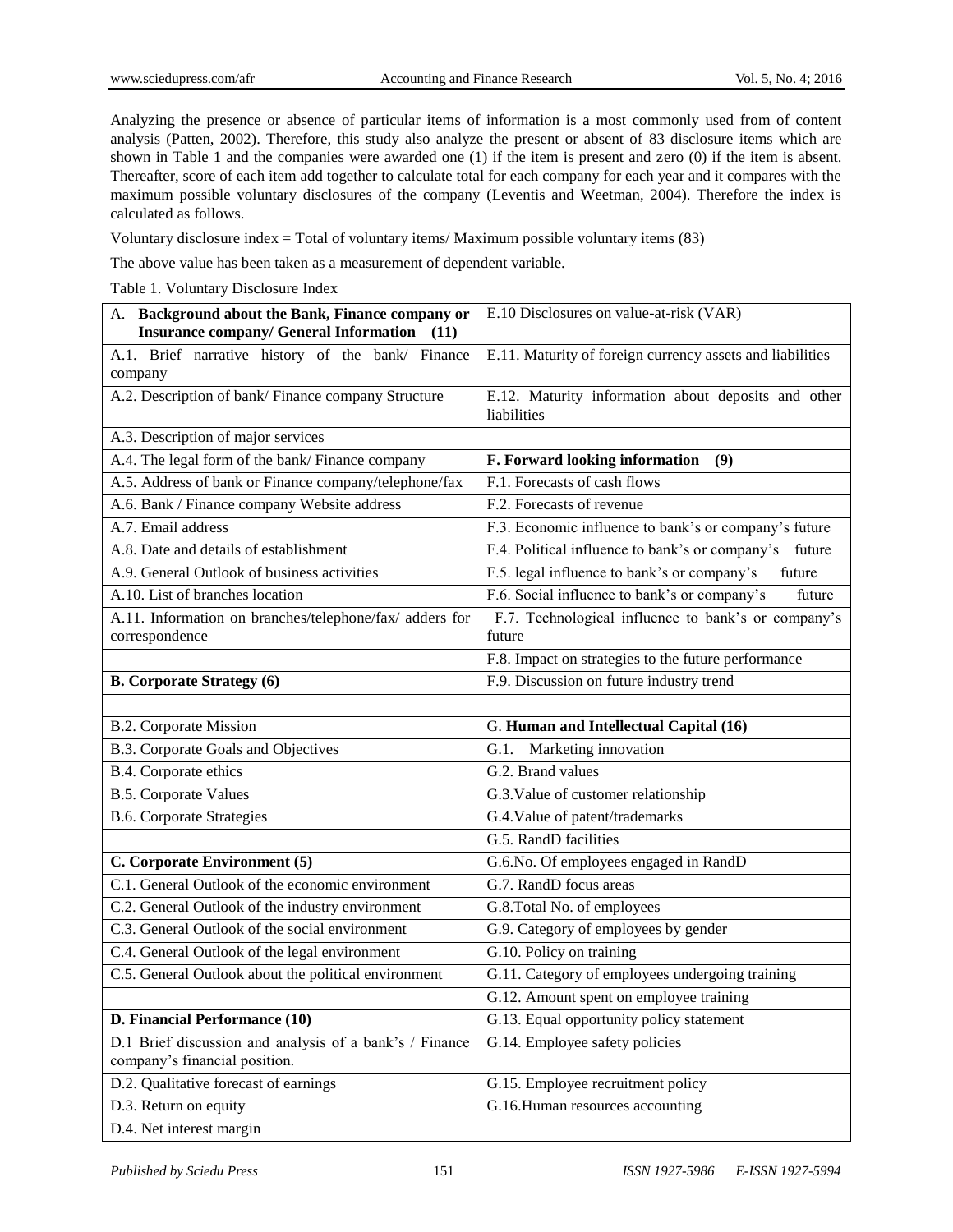| D.5. Earnings per share                                            | H. Competitive Environment and Outlook (6)                          |  |  |  |  |
|--------------------------------------------------------------------|---------------------------------------------------------------------|--|--|--|--|
| D.6. Risk weighted assets                                          | H.1. Estimation of market size                                      |  |  |  |  |
| D.7. Debt to Equity ratio                                          | H.2. Estimation of market growth                                    |  |  |  |  |
| D.8. Total liquid asset to assets ratio                            | H.3. Market share analysis                                          |  |  |  |  |
| D.9. Loan to deposit ratio                                         | H.4. Barriers to entry                                              |  |  |  |  |
| D.10 Dividend per share                                            | H.5.Competitive environment                                         |  |  |  |  |
|                                                                    | H.6. Impact of competition on profit                                |  |  |  |  |
| E. Risk Management (12)                                            |                                                                     |  |  |  |  |
| E.1. Information on risk management committee                      | I. Corporate social responsibility (8)                              |  |  |  |  |
| Information on assets liability<br>E.2.<br>management<br>committee | I.1. Sponsoring public health, sporting or recreational<br>projects |  |  |  |  |
| E.3. Information on risk management structure                      | I.2. Information on donations to charitable organizations           |  |  |  |  |
| E.4. Information on credit management structure                    | I.3. Supporting national pride/government.- sponsored<br>campaigns  |  |  |  |  |
| E.5. Quantitative information on gross loan/deposits               | I.4. Environmental protection program implemented                   |  |  |  |  |
| E.6. Amount and details of problem loans or details by             | I.5. Awards for environmental protection                            |  |  |  |  |
| internal risk ratings                                              |                                                                     |  |  |  |  |
| E.7. Disclosure of credit rating system                            | I.6. Employee's appreciation                                        |  |  |  |  |
| E.8. Ageing schedule of past due loans and advances                | I.7. Discussion of employees' welfare                               |  |  |  |  |
| E.9. General descriptions of market risk segments                  | I.8. Statement of corporate social responsibility                   |  |  |  |  |

Size, profitability, age, leverage, ownership concentration and board independence are taken as independent variables to the study and table 2 presents the operationalization of the variables which were developed based on the literature.

Table 2. Operationalization of variables

| Independent<br>Variable    | <b>Measurement</b>                                                                                                                                         | <b>Prior Studies support to the measurement of the study</b>                                                                                                                                        |  |  |
|----------------------------|------------------------------------------------------------------------------------------------------------------------------------------------------------|-----------------------------------------------------------------------------------------------------------------------------------------------------------------------------------------------------|--|--|
| <b>Size</b>                | Logarithm of total assets                                                                                                                                  | Owusu-Ansah 1998; Gul and Leung 2004; Lim et.al. 2007;<br>Allegrini<br><b>Bhasin</b><br>2012;<br>andGreco<br>2013:<br>et.al.<br>Fri'as-Aceituno et al. 2014; Charumathi, B., and Ramesh, L.<br>2015 |  |  |
| Profitability              | Net Profit/Total Assets                                                                                                                                    | Meek et al., 1995; Allegrini and Greco 2013; Fri'as-Aceituno<br>et al. 2014; Charumathi and Ramesh 2015                                                                                             |  |  |
| Age                        | Listing Age                                                                                                                                                | Owusu-Ansah 1998; Haniffa and Cooke 2002; Hammami<br>2009; Uyar et.al. 2013                                                                                                                         |  |  |
| Leverage                   | Debt/ Equity                                                                                                                                               | Leventis and Weetman, 2004; Allegrini and Greco 2013;<br>Charumathi and Ramesh 2015                                                                                                                 |  |  |
| Ownership<br>Concentration | Percentage of total shares on<br>issue that were held by the 20<br>largest shareholders.                                                                   | Barako et al. 2006; Oliveira et al., 2006; White et al., 2007;                                                                                                                                      |  |  |
| Board<br>Independence      | <b>Number</b><br>of<br>executive<br>non<br>independent directors on the<br>board as a percentage of the total<br>number of directors<br>of the<br>company. | Gul and Leung 2004; Barako et al. 2006; Cheng and<br>Courtenay 2006; Lim et.al. 2007; White et al., 2007;<br>Charumathi and Ramesh 2015                                                             |  |  |

To examine the extent of voluntary disclosures, five categories are formulated based on the voluntary disclosure level (DL) as, 0< DL>=20 – Very Little Extent, 20< DL >=40 - Little Extent, 40< DL >=60 - Some Extent, 60  $\langle DL \rangle = 80$  – Great Extent and  $80 < DL \rangle = 100$  – Very Great Extent.

To identify the determinants of voluntary disclosures panel data analysis (Note 2) used for the study. Firstly, by using F test it examines the group effects to see whether which model is best over from pooled Ordinary Least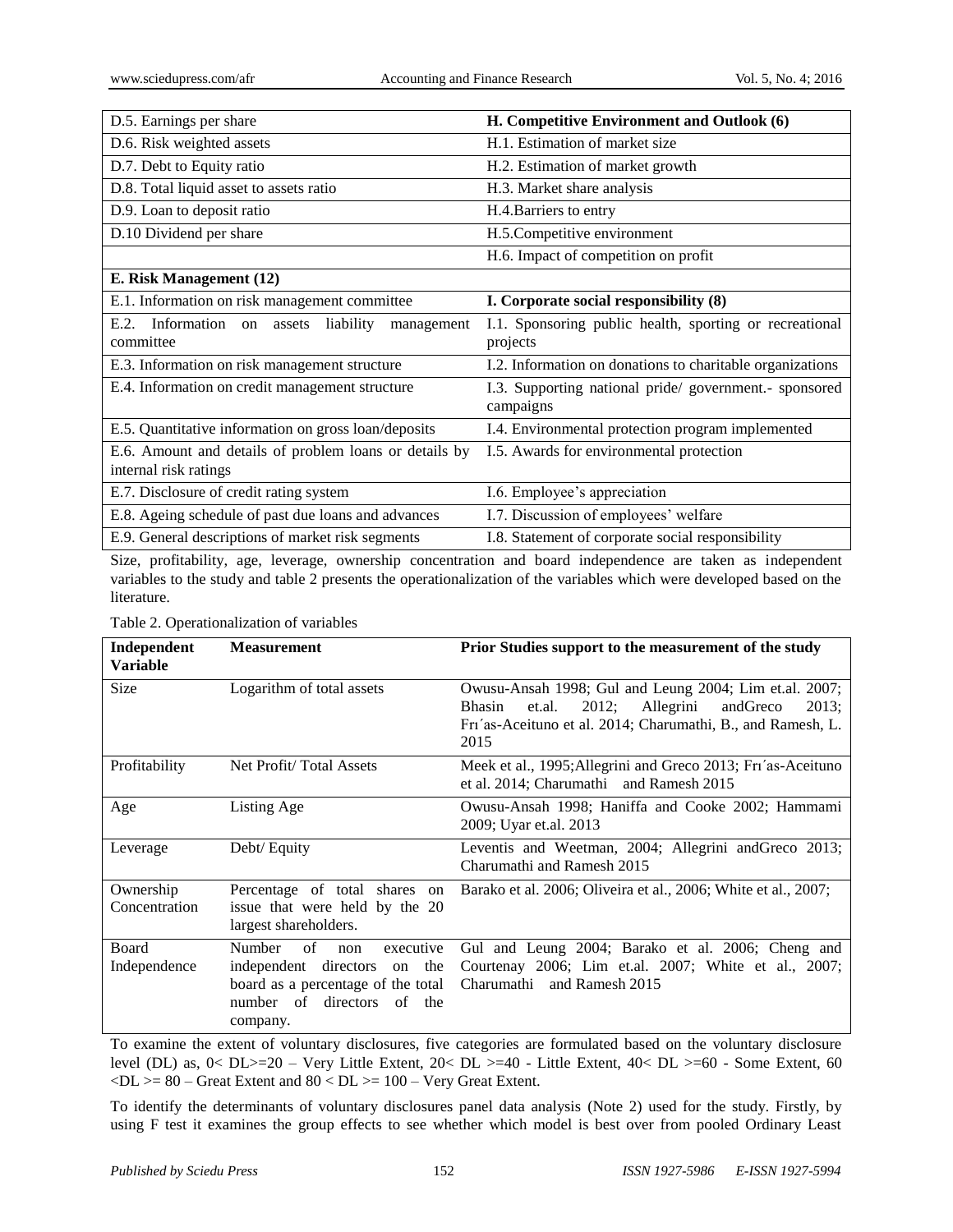Square (OLS) and Fixed Effect (FE) model. This test carried out to see whether there is the fixed effect or not (Park, 2011), i.e. a test of the null hypothesis that all the firms share the same intercept against the alternative varies.

Secondly, it carries out Hausman test to see whether which model is best over from FE model and random effect model. The Hausman test compares the fixed and random effect models under the null hypothesis where unobservable effect is uncorrelated with any regressors of the model (Hausman, 1978).

Thirdly, it tests the existence of time fixed effect. Also the study tested the multi-collinearity by employing Variance Inflation Factor (VIF) and tolerance value. Furthermore cross sectional dependence, heteroskedasticity and serial correlation by employing pesaran's test of cross sectional dependence, modified wald test and Wooldridge test respectively for panel data to assure that the study used well behaved panel data and the null hypothesis of these tests are no cross sectional dependence, no heteroskedasticity and no serial correlation respectively.

Based on that following model is developed to the analysis.

 $VD_{it} = \alpha_{it} + \beta X_{it} + \eta_i + \nu_t + \varepsilon_{it}$ 

Where,

 $VD_{it} = Voluntary Disclosure Level for the i firm and t time$ 

 $X_{it}$  = determinants of voluntary disclosure level for the i firm and t time which consist with size, profitability (prof), age, Leverage (Lev), Ownership concentration (Own) and Board Independence (Ind).

 $\eta_i$  = The unobservable firm specific effect

 $v_t$  = Year fixed effect

## **4. Analysis of Results**

This section analysis the data, results and findings of the study.

*4.1 The Extent of Voluntary Disclosure Level*

Firstly, this study analyze the extent of voluntary disclosure level of banking and finance companies with the focus of nine categories which are considered to measure the voluntary disclosure level and the extent of disclosure level explain as follows in each graph.





Figure 1. Disclosure level of General Information

Out of 50 companies, 99% are above the 'Little extent' level and no any company in the 'More Little extent' level. There is significant increase in Great extent and Very Great Extent categories, it has been increased from 78% to 94% from 2012 to 2015.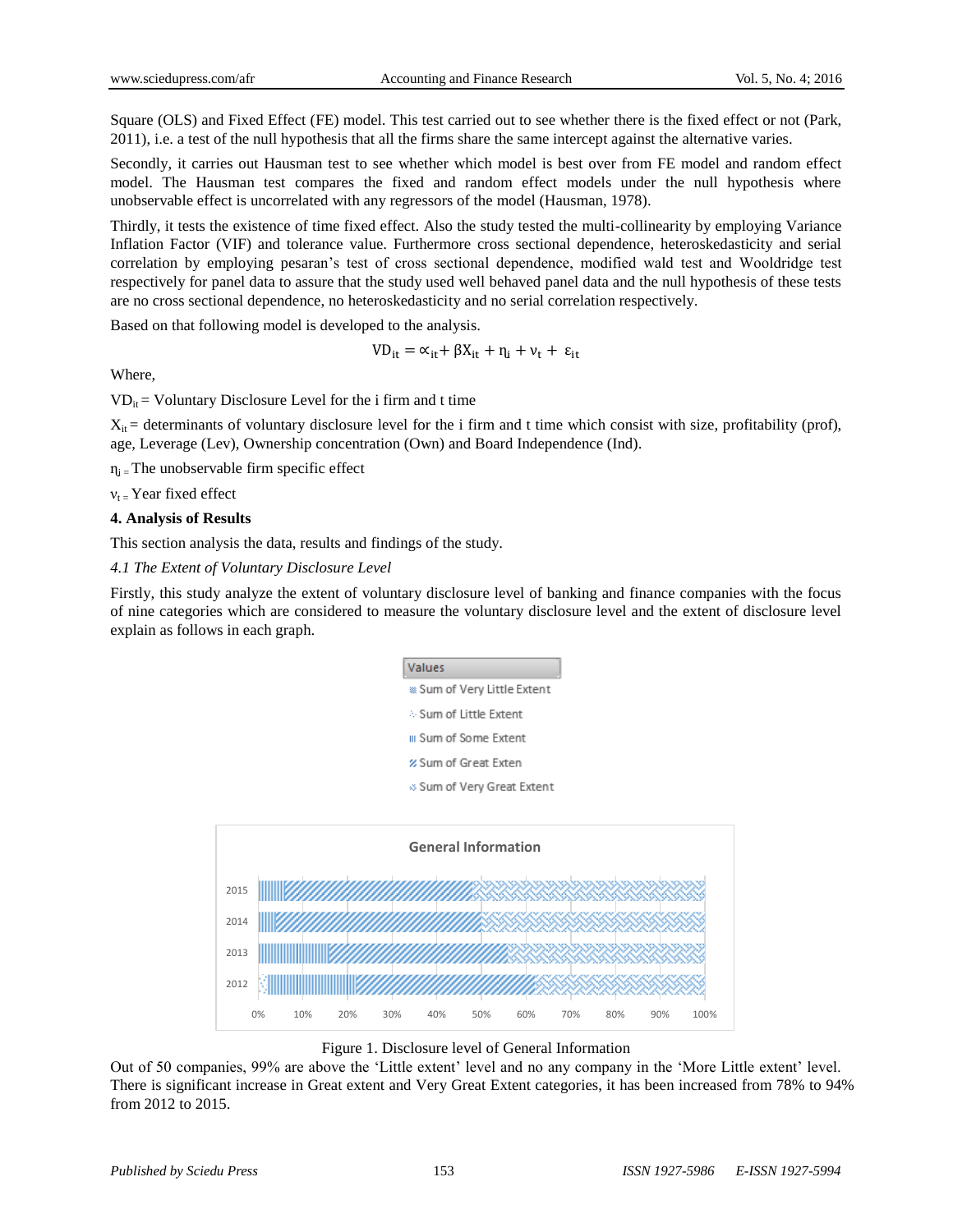

Figure 2. Disclosure level of Corporate Strategy

Majority of companies are in the poorer level of compliance, 91% companies are in underneath to the Great extent level. Disclosures level of the companies are 90% in year 2012 and 2015, 92% and 94% in year 2013 and 2014 respectively. Close to this scenario Companies which are in great and very great extent are presenting 10% disclosing level in year 2012 and 2015, and also level of disclosing in 2013 and 2014 are 8% and 6% respectively.



Figure 3. Disclosure level of Corporate Environment

Level of disclosures are 40% in the little extent category where others show 7% (Very Little Extent), 26% (Some extent), 14% each for great and Very great extent categories. Little extent level disclosures has decreased to 28% from 44% during considered period of time.



Figure 4. Disclosure level of Financial Performance

Degree of compliance 4% and 2% in Very Little extent and Very Great Extent categories, while 94% shows in little extent and grate extent categories. During the considerable period of time 2% constant disclosure level can be seen in the Very great extent category. Very little extent category shows 10% discloser level in year 2012, it has drop down to 2% in year 2013 and then maintained same level in 2014 and 2015 also.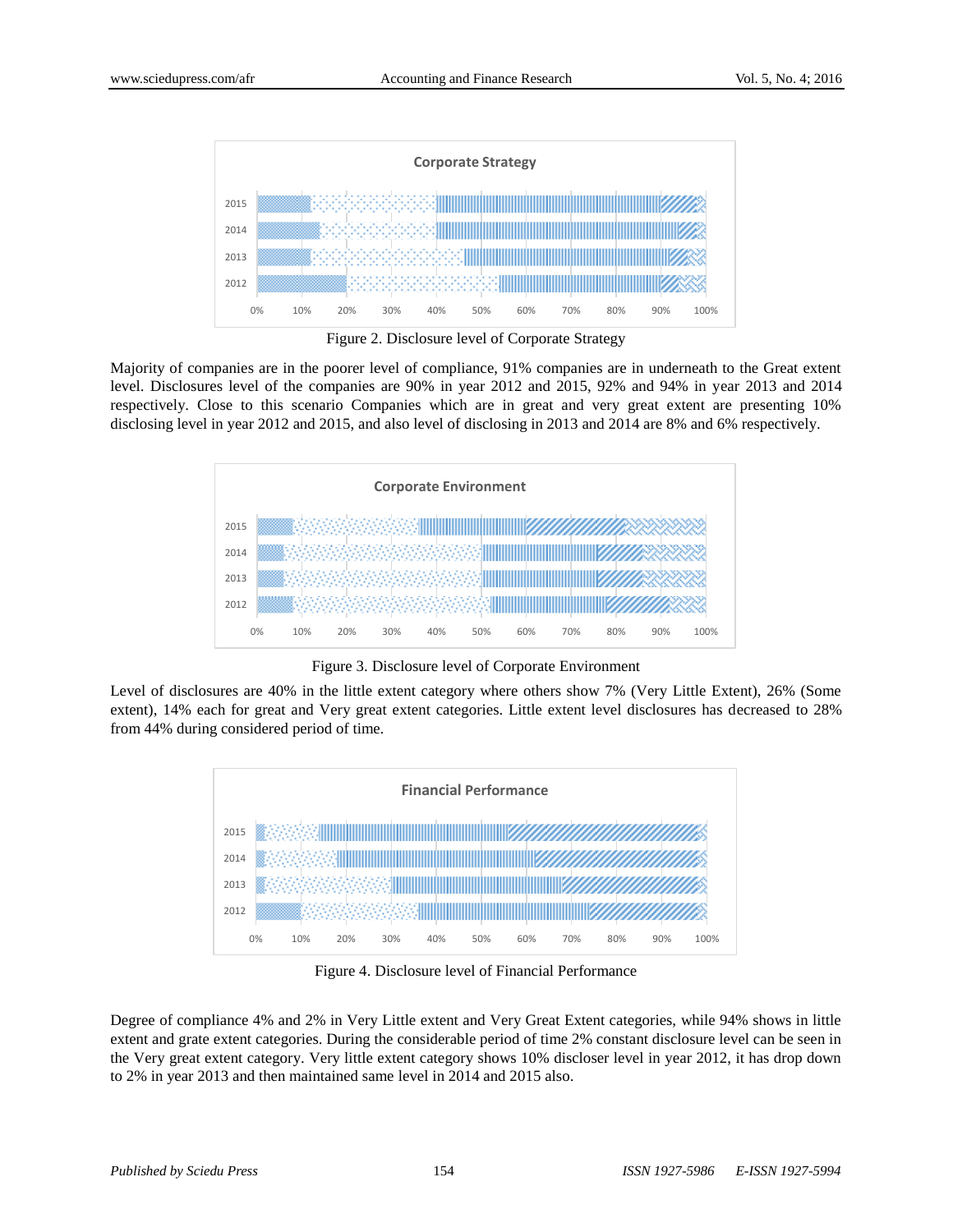

Figure 5. Disclosure level of Risk Management

Out of analyzed 50 companies 76% companies are in the level of some extent and great extent levels. It was 62% in year 2012 and it has been increased to 80% in immediate year, and maintained same percentage here after.



Figure 6. Disclosure level of forward looking information

It was observed that level of disclosures of Forward Looking Information are less. 96% companies are in lesser than the Great extent category. No any company in the Very extent level in discloser category, and only 4% of the companies are in the Great extent level.



Figure 7. Disclosure level of Human and Intellectual Capital

Companies were failed to rank in Very great extent category and also only 3% companies from the sample were in the great extent category. Other companies ranked below to great extent level and it is 96% for year 2012, 2014 and 2015 while 98% disclosing level showing in the year 2013.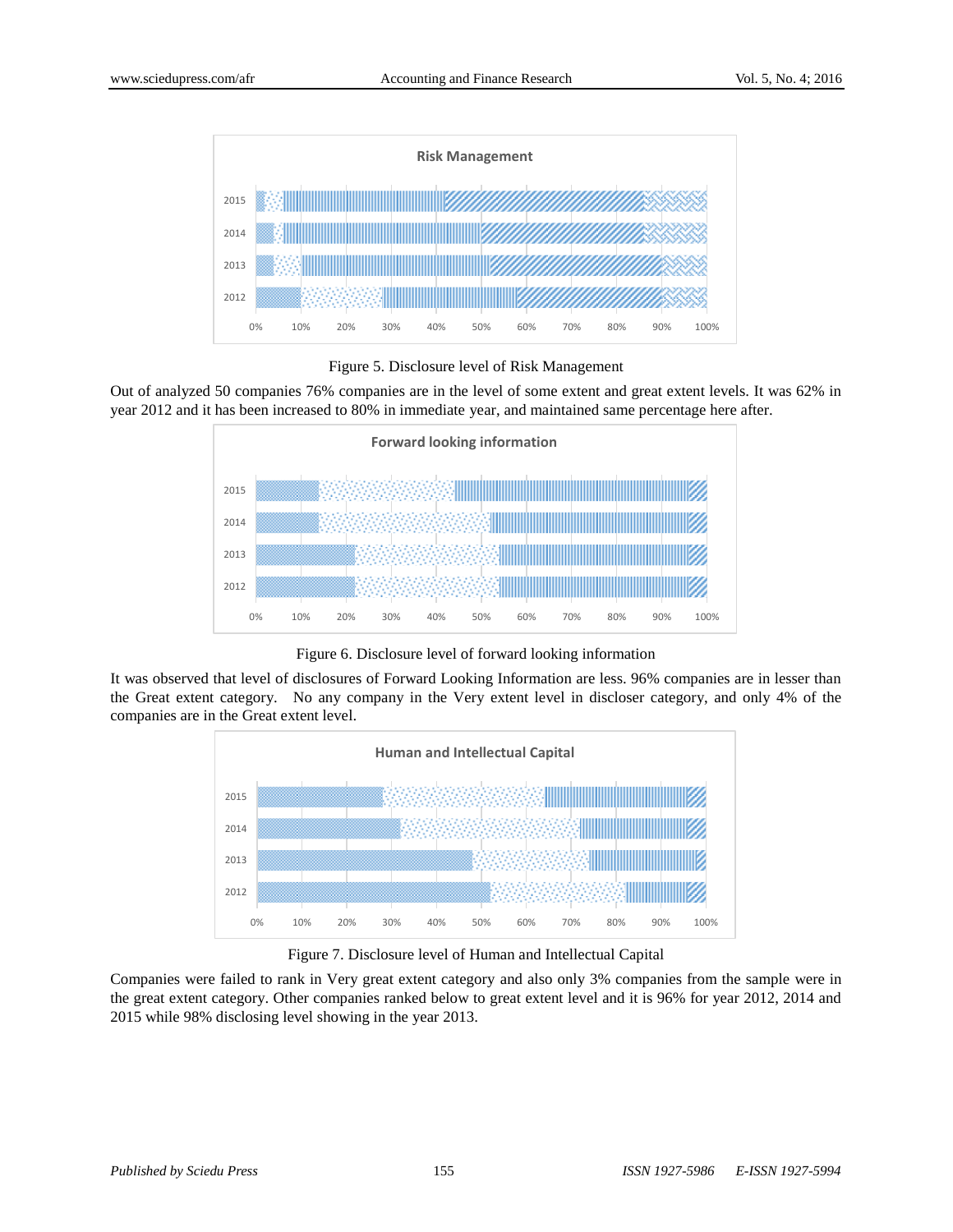

Figure 8. Disclosure level of Competitive Environment and Outlook

88% from the sample was below to some extent level. From that 56% companies are in very little extent category. It was noted that disclosing level reduced up to 48% from 62% during the period of 2012 to 2014.



Figure 9. Disclosure level of Corporate Social Responsibility

Level of disclosing is 4% for very high extent, other 96% were distributed as follows; 26%, 24%, 21% and 25% for very little extent to Great extent respectively. Companies ranked below to the great extent level shows 96% disclosers level in year 2012, and it has been drop down to 92% in year 2015

Secondly, table 3 shows the number of disclosure item in each element disclosed by companies in 2012 and 2015 and it also presents the average disclosure items and percentage of disclosed items from all items of each content element.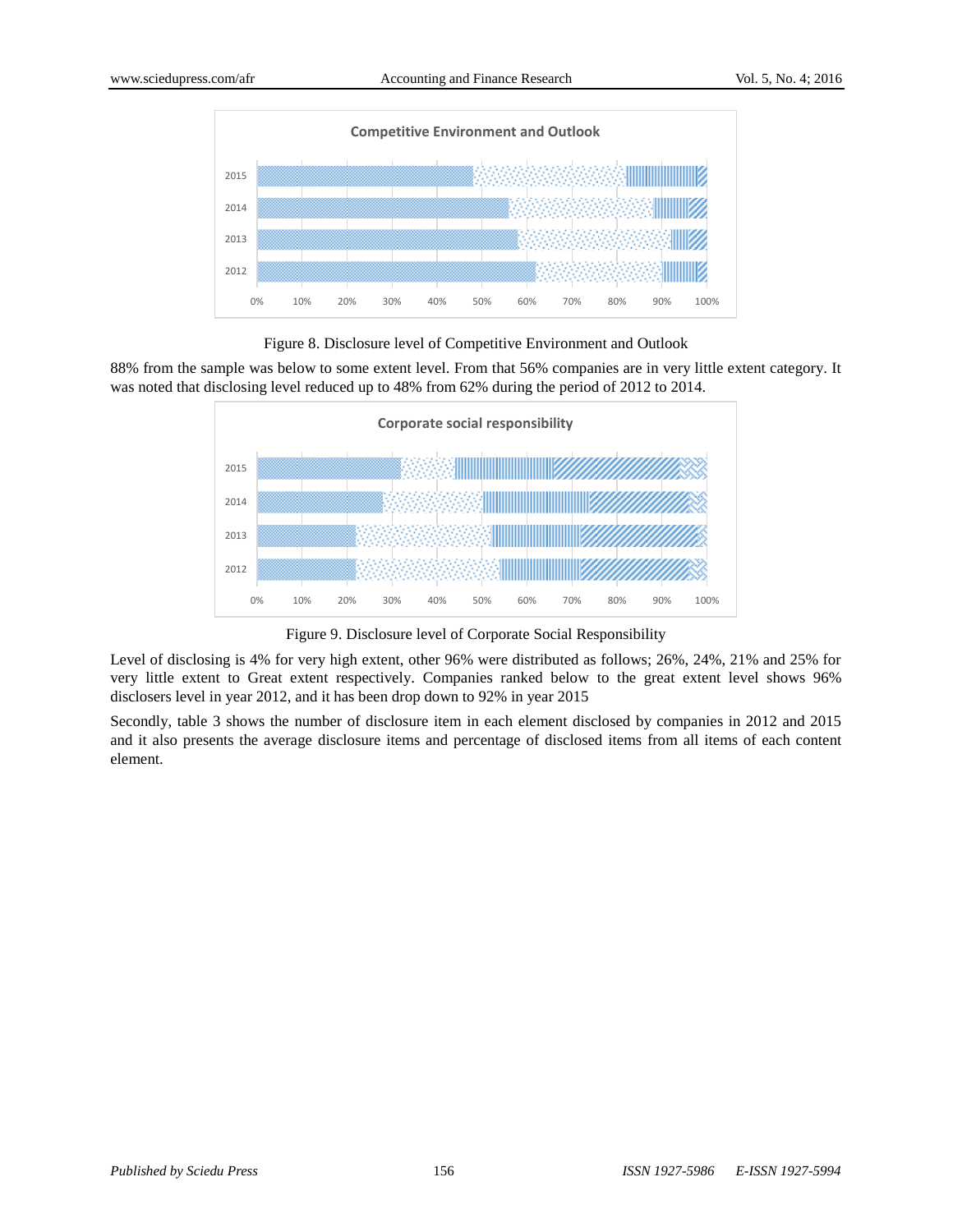|                                           | No.                 | No.                           | Total number of presence |      |      | Average |      |      | Average % |      |      |      |      |      |
|-------------------------------------------|---------------------|-------------------------------|--------------------------|------|------|---------|------|------|-----------|------|------|------|------|------|
| Content<br>Element                        | of<br>Comp<br>anies | of<br>disclo<br>sure<br>items | 2012                     | 2013 | 2014 | 2015    | 2012 | 2013 | 2014      | 2015 | 2012 | 2013 | 2014 | 2015 |
| General<br>Information                    | 50                  | 11                            | 392                      | 405  | 420  | 420     | 7.84 | 8.10 | 8.40      | 8.40 | 71%  | 74%  | 76%  | 76%  |
| Corporate<br>Strategy                     | 50                  | 6                             | 112                      | 122  | 122  | 126     | 2.24 | 2.44 | 2.44      | 2.52 | 37%  | 41%  | 41%  | 42%  |
| Corporate<br>Environment                  | 50                  | 5                             | 132                      | 139  | 139  | 154     | 2.64 | 2.78 | 2.78      | 3.08 | 53%  | 56%  | 56%  | 62%  |
| Financial<br>Performance                  | 50                  | 10                            | 259                      | 276  | 291  | 305     | 5.18 | 5.52 | 5.82      | 6.10 | 52%  | 55%  | 58%  | 61%  |
| <b>Risk</b><br>Management                 | 50                  | 12                            | 308                      | 350  | 367  | 377     | 6.16 | 7.00 | 7.34      | 7.54 | 51%  | 58%  | 61%  | 63%  |
| Forward<br>looking<br>information         | 50                  | 9                             | 147                      | 146  | 154  | 161     | 2.94 | 2.92 | 3.08      | 3.22 | 33%  | 32%  | 34%  | 36%  |
| Human<br>and<br>Intellectual<br>Capital   | 50                  | 16                            | 202                      | 213  | 239  | 259     | 4.04 | 4.26 | 4.78      | 5.18 | 25%  | 27%  | 30%  | 32%  |
| Competitive<br>Environment<br>and Outlook | 50                  | 6                             | 66                       | 70   | 78   | 87      | 1.32 | 1.40 | 1.56      | 1.74 | 22%  | 23%  | 26%  | 29%  |
| Corporate<br>social<br>responsibility     | 50                  | $\,$ 8 $\,$                   | 158                      | 166  | 166  | 174     | 3.16 | 3.32 | 3.32      | 3.48 | 40%  | 42%  | 42%  | 44%  |

#### Table 3. Summary of voluntary disclosure level

According to the results of empirical analysis we can conclude that there is increasing trend in voluntary disclosures throughout the considered period. As a whole, level of voluntary discloses was increased 42% to 49% for the duration of 2012 to 2014.

Highest average percentage can be seen in General information (71%-2012 and 76%-2015) while lowest average presenting in the 'Competitive environment and Outlook' (22%-2012 to 29%-2015). Banks and Finance companies have disclosed below mention information like Company history, structure, major services and other corporate information such as legal form, address, Telephone, Fax, Web details and particulars about branches other than facts regards Market details (Size, Growth and Share, entry barriers) and Competitive environment.

Corporate strategy, forward looking information, human and intellectual capital, competitive environment and outlook and corporate social responsibility information have less than 50% average.

When considering the average disclosing level throughout 2012 to 2015, highest increase can be seen in Risk Management disclosures that is 11% upturn with respect to year 2012. There is only 3% increasing rate display for disclosures on Forward Looking Information. Increasing rate of other category of voluntary disclosers are as follows; 4% for Corporate Social Responsibility, 5% General information and Corporate Strategy and 7% for discourses under the topics of Corporate Environment and Financial Performance. In places of Human and Intellectual Capital and Competitive Environment and Outlook shows 7% rate while 9% rate presenting Corporate Environment and Financial Performance.

## *4.2 Determinants of Voluntary Disclosure Level*

Thirdly, F test and Hausman test carried out to identify the best model which should be used to identify the determinants of voluntary disclosures. P value of F test is 0.0000 leads to reject the null hypothesis i.e. there is no firm fixed effect. This result indicated that the fixed effect model was better than the pooled OLS model. Further, p value of hausman test is 0.0000 and therefore the null hypothesis of cross-section random effects is rejected. In this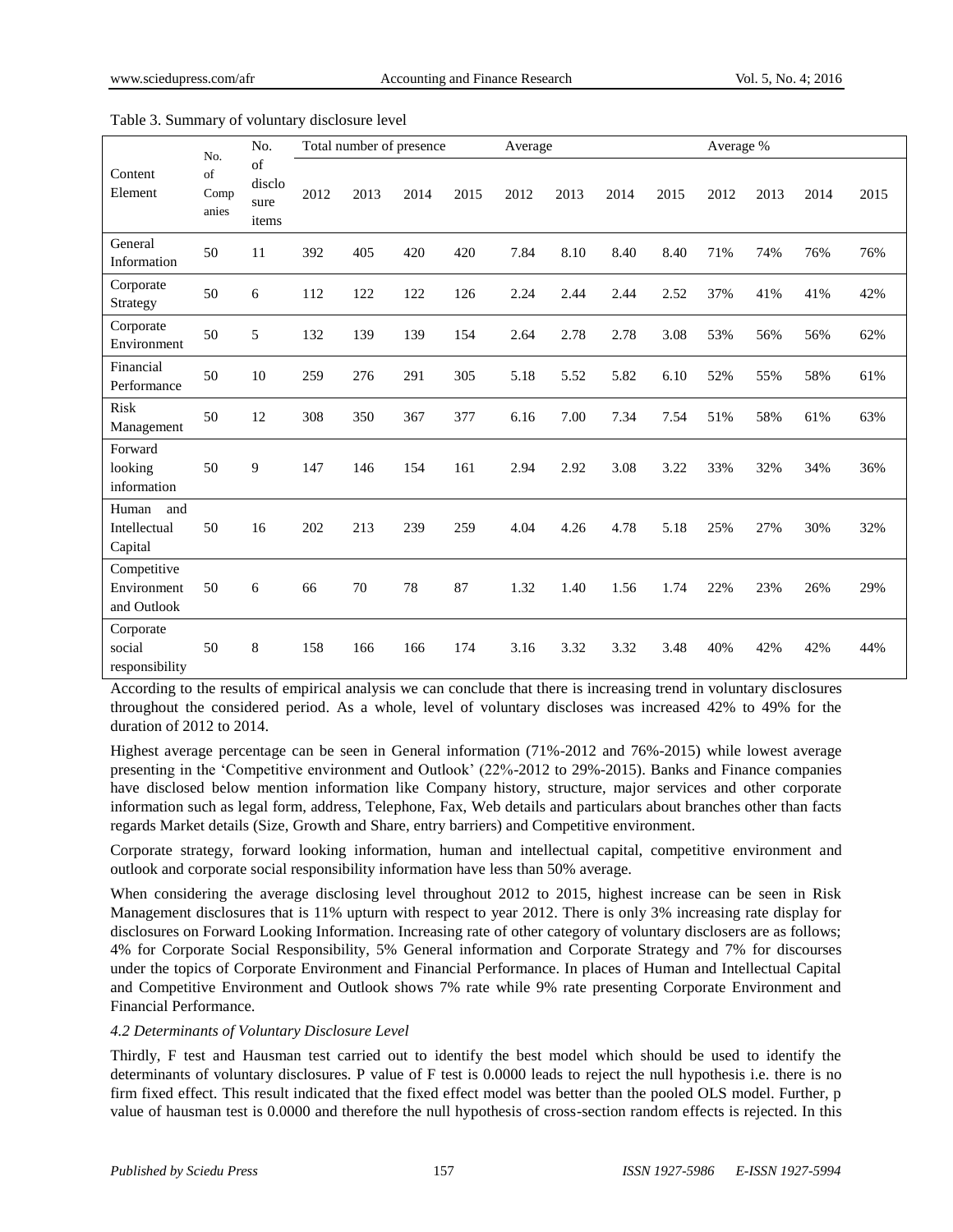case, the fixed effect estimation is preferred to random effect model. Therefore the results confirmed that the fixed effect model is an appropriate method to identify the determinants of voluntary disclosures.

Furthermore to assure that the study used well behaved panel data firstly it test the multi-collinearity and VIF values are lie below 10 and tolerance values are lie above 0.10 and it indicate that each independent variable act independently. Since the P values are 0.1157, 0.076 and 0.087 for the results of Pesaran's Test of Cross-sectional Dependence, Modified Wald Test for Group Wise Heteroskedasticity and Wooldridge Test for Autocorrelation respectively, the study assured that there is no cross sectional dependence, no heteroskedasticity and no serial correlation.

Based on the identification of the best model, table 4 presents the empirical results of fixed effect model which used to identify the determinant of voluntary disclosures. (Note 3)

Table 4. Results of Fixed Effect Model

Periods included: 4

Cross-sections included: 50

Total panel (balanced) observations: 200

Dependent Variable: Voluntary Disclosure Level

| Variable | Coefficient  | Std. Error | t-Statistic | Prob.      |
|----------|--------------|------------|-------------|------------|
|          |              |            |             |            |
| C        | $-7148192$   | 0.1981063  | $-3.61$     | 0.000      |
| Size     | 0.0582209    | 0.02214    | 2.63        | $0.009***$ |
| Prof     | 0.1357178    | 0480917    | 2.82        | $0.005***$ |
| Age      | 0.186925     | .0026669   | 7.01        | $0.000***$ |
| Lev      | $-0.0020375$ | .0007444   | $-2.74$     | $0.007***$ |
| Own      | 0.0495619    | .0569096   | 0.87        | 0.385      |
| Ind      | $-0.0552699$ | .0324874   | 1.70        | $0.091*$   |

 $R$ -squared  $=$  0.72

Adj R-squared =  $0.7032$ 

Note: Significant at: \*10, \* \*5 and \* \* \*1 % levels

The firm's size, profitability and age are positively and strongly associated with voluntary disclosure level of the companies and provides strong support for H1, H2 and H3. Leverage is significant but there is a negative relationship and this does not support to the positive relationship expected in H4. Although it has the expected positive sign, ownership concentration variable lacks statistical significance and therefore H5 is not supported. Furthermore, the board independence is a significant determinant and it has positive relationship. However, this result is not consist with the expected sign of the hypothesis and therefore H6 is not supported.

## **5. Discussion**

These extent of voluntary disclosure level implies that companies reveal the information which they can easily find and there is a lack of forward looking information and Competitive environment and Outlook. Due to this deficiency in disclosures investors and other stakeholders cannot measure value of the company and what, investors can earn by investing particular company. And Lack of voluntary disclosure by companies could be attributed to absence of encouragement and pressures from stakeholders (Al-Shammari, 2013). Therefore, those who are responsible for the corporate reporting should consider about the elements which have lacking disclosure level and should take necessary actions to improve those areas to give better output to the all stakeholders. As per the Nazil and Ghazali (2008) findings, some companies are willing to share information only to selected interested parties during their private meetings than in a public document. Therefore, this also may be the factor to have lack of some information in annual reports.

The firm size, profitability and age are supported to the theoretical expectation of agency theory. The significant positive sign of the firm's size which is consisting with the many of prior studies indicate that the companies having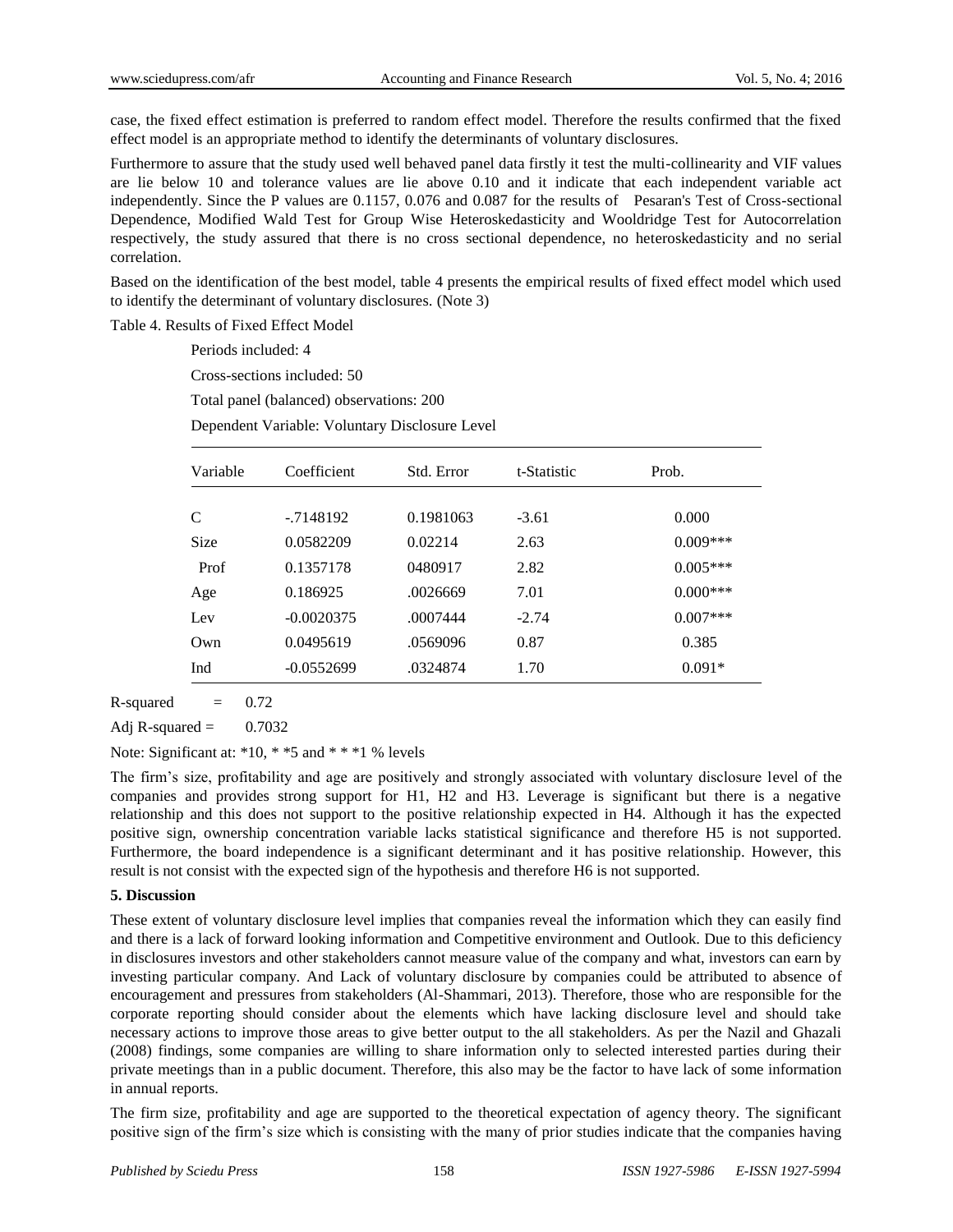large firm size will tend to disclose more voluntary disclosures. It mean that small firms have less voluntary disclosure level. Since, disclosing information is a costly process and therefore smaller firms may not be afford such costs Owusu-Ansah 1998. Furthermore, there are some other points have been pointed out by the previous studies to have positive relationship among size and the voluntary disclosure level. Since larger firms have required resources and expertise to produce and publish sophisticated financial statements, they disclose more information (Ahmed and Nicholls, 1994), small firms fear competition and therefore they are tended to disclose less information than their larger competitive firms (Craswell and Taylor, 1992; Wallace et al., 1994, pressure which comes from the stakeholders is more in larger firms than smaller firms to disclose more voluntary disclosures (Habbash et.al. 2016).

There are some reasons to have positive relationship between profitability and voluntary disclosure level such as higher profitability tend be a motive to managers to provide more voluntary disclosures (Leventis and Weetman, 2004; Iatridis and Alexakis, 2012), higher profitability firms are likely to signal to their success to the market through high level of disclosures (Wallace et.al., 1994).

The positive relationship between age and voluntary disclosure level suggested that the older firms have resources than small firms which required to disclose voluntary information. Also they may believe that disclosing more information will not be affect to lose their competitive advantage.

The result of leverage as a determinant is consisted with the findings of Uyar et.al. 2013 and Habbash et.al. 2016 but contradicts with the expectations of the agency theory. When debt level of firm is high, to protect their competitive position in the market they tend to disclose less information and this may be the fact to have this type of relationship (Uyar et.al. 2013). Furthermore, this direction may be due to management fear of unfavorable forecasts and pressure which comes from the lenders because of the increasing risk (Watson et.al. 2002).

Ownership concentration is not a determinant of voluntary disclosure level and the finding contradict with the expectation of agency theory and consist with the findings of Craswell and Taylor (1992).

Although a significant predictor, the result for board independence is not in the direction predicted. Even though Habbash et.al. 2016 find board independence as insignificant factor to determine the voluntary disclosure level, the direction was supported with the findings of this study. Therefore this result suggested that the increased monitoring by independent directors will be reason to reduce voluntary disclosure level. Furthermore, the results are not supported to the agency theory which identified that board independence influence to increase the voluntary disclosure level.

## **6. Conclusion**

There is no argument that voluntary disclosures are important for the firm itself as well as the other interested stakeholders. Because, stakeholders prefer to have enhanced reporting structure of companies which provide more voluntary disclosures and it will help them to make more informed assessment of companies and ultimately make better decisions. On the other hand, if companies provide more voluntary information it will enhance their reputation through the transparent reporting framework.

With the identification of importance of voluntary disclosure notion, this study explores the extent of voluntary disclosure level and its determinants of the quoted public banking companies in Sri Lanka.

The findings of extent of voluntary disclosure level indicate that there is a small improvement of voluntary disclosure level in all nine aspects compared 2015 with 2012. However, there is no significant improvement. The finding provide evidence that companies have lack voluntary disclosures in some areas and factors which affect to the voluntary disclosure level. Therefore this will helpful to management to get idea about their disclosure level and to improve their overall disclosure practices. Furthermore, the degree of extent of voluntary disclosure level of companies suggested that, if firms want to get advantages from voluntary disclosures they should give their attention to the lacking areas of disclosures and should take remedial actions to improve those areas.

Furthermore, the study found that the voluntary disclosure level of banking and finance companies depends on some factors such as firm size, profitability and age, leverage and board independence. However, ownership concentration was found as insignificant factor. Therefore from the findings of this study stakeholders also can get idea about the disclosure practices in the banking and finance industry to make superior decisions.

Notwithstanding the findings, the current study does have limitations, which point to potentially fruitful research opportunities. The study selected only quoted public banking and finance companies. Further, this study measure the voluntary disclosure practices only in annual reports and it ignores the information publish in other sources such as company's web site, newspaper articles, financial presses, conference calls, stock market announcements etc.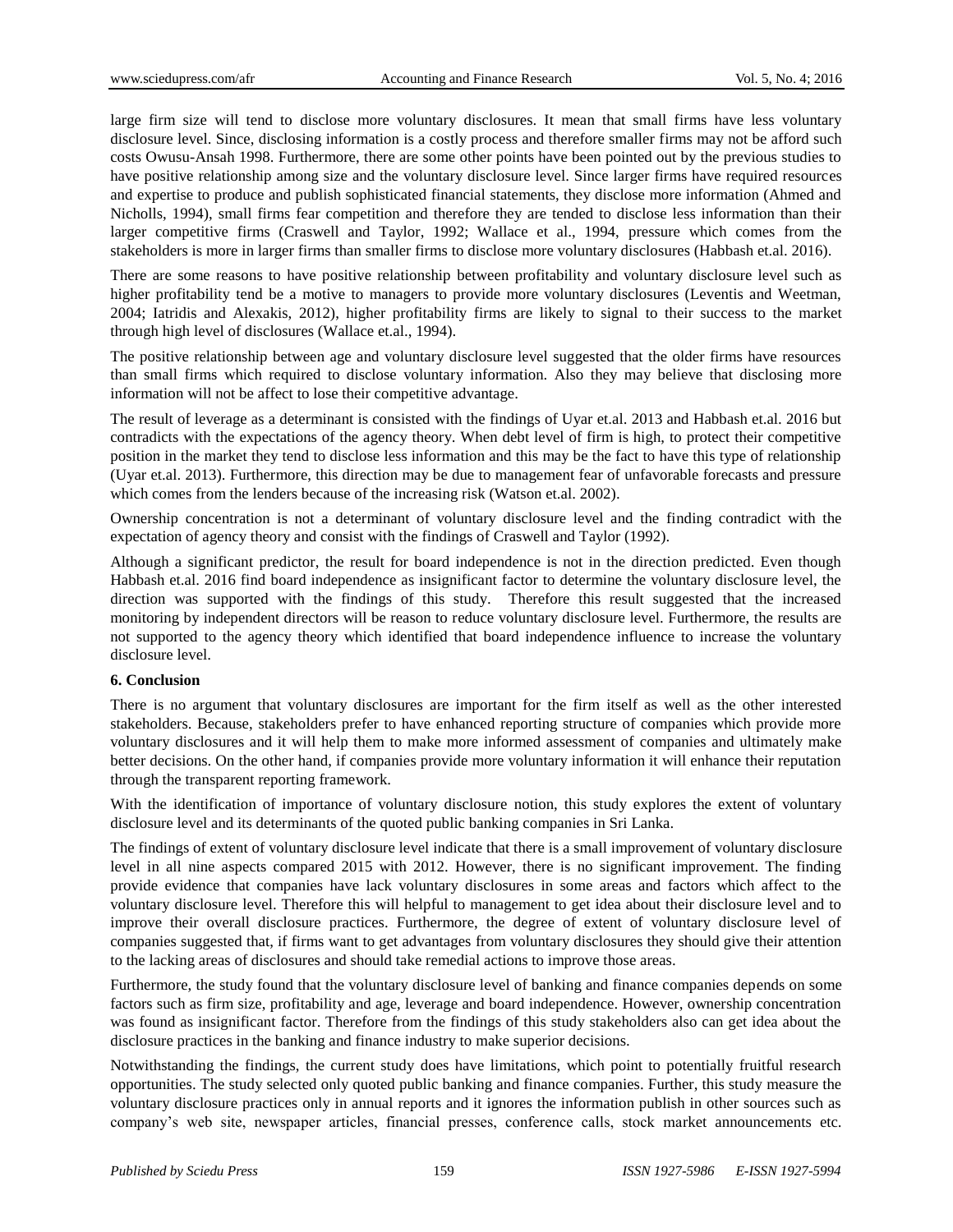Furthermore, future studies can focus to identify the extent and determinants of integrated reporting which can be treated as a new form of voluntary disclosure.

#### **References**

- Abdullah, A., & Ku Ismal, K.N.I. (2008). Disclosure of voluntary accounting ratios by Malaysian listed companies. *Journal of Financial Reporting and Accounting, 6(*1), 1-20. <http://dx.doi.org/10.1108/19852510880000632>
- Ahmed, K., & Nicholls, D. (1994). The impact of non-financial company characteristics on mandatory disclosure in developing countries: The case of Bangladesh. *International Journal of Accounting Education and Research, 29*(1), 62-77.
- Al-Shammari, B. (2013). An investigation of voluntary disclosure by Kuwaiti Shariah-compliant companies. *Journal of Economic and Administrative Sciences, 29*(1), 21 – 41[. http://dx.doi.org/10.1108/10264111311319213](http://dx.doi.org/10.1108/10264111311319213)
- Barako, D. G., Hancock, P., & Izan, H. Y. (2006). Factors influencing voluntary corporate disclosure by Kenyan companies. *Corporate Governance: An International Review, 14*(2), 107-125. <http://dx.doi.org/10.1111/j.1467-8683.2006.00491.x>
- Beasley, M. (1996). An empirical analysis of the relation between the board of director composition and financial statement fraud. *The Accounting Review, 71*(4), 443-465.
- Bhasin, M.L., Makarav, R.R., & Orazalin, N.S. (2012), Determinants of Voluntary Disclosure in the Banking Sector: An Empirical Study**.** *International Journal of Contemporary Business Studies, 3*(3), 60-70.
- Bowman, E. H. (1982). Risk seeking by troubled firms. *Sloan Management Review, 23*(4), 33–42.
- Bowman, E. H. (1984). Content analysis of annual reports for corporate strategy and risk. *Interfaces, 14*, 61–71. <http://dx.doi.org/10.1287/inte.14.1.61>
- Cerf, A.R. (1961). *Corporate Reporting and Investment Decisions*, University of California Press, California, CA.
- Charumathi, B., & Ramesh, L. (2015). On the Determinants of Voluntary Disclosure by Indian Companies. *Asia-Pacific Journal of Management Research and Innovation, 11*(2), 108-116. https://dx. doi: 10.1177/2319510X15576179
- Cooke, T.E. (1989). Disclosure in the corporate annual reports of Swedish companies. *Accounting & Business Research, 19*(74), 113-124. <http://dx.doi.org/10.1080/00014788.1989.9728841>
- Cooke, T.E. (1992). The impact of size, stock market listing and industry type on disclosure in the annual reports of Japanese listed corporations. *Accounting & Business Research, 22*(87), 229-237. <http://dx.doi.org/10.1080/00014788.1992.9729440>
- Craswell, A. T. & Taylor, S. L. (1992). Discretionary Disclosure of Reserves by Oil and Gas Companies: An Economic Analysis. *Journal of Business Finance and Accounting, 19*, 295–308. <http://dx.doi.org/10.1111/j.1468-5957.1992.tb00626.x>
- Elliott, R.K. & Jacobson, P.D. (1994). Costs and benefits of business information disclosure: a commentary, *Accounting Horizon, 8*, 80-96. [http://dx.doi=10.1.1.364.5227](http://dx.doi=10.1.1.364.5227/)
- Eng,L.L & Mak, Y.T. (2003). Corporate governance and voluntary disclosure. *Journal of Accounting and Public Policy, 22*, 325-345. [http://dx.doi.org/10.1016/S0278-4254\(03\)00037-1](http://dx.doi.org/10.1016/S0278-4254(03)00037-1)
- Fama, E. F. & Jensen, M. C. (1983). Separation of ownership and control. *The Journal of Law and Economics, 25*(2), 301-325. <http://dx.doi.org/10.1086/467037>
- Forker, J.J. (1992), Corporate Governance and Disclosure Quality. *Accounting and Business Research, 22*(86), 111-124.<http://dx.doi.org/10.1080/00014788.1992.9729426>
- Gouws, D.G & Cronje, C.J. (2008). Corporate annual reports: accounting practices in transition. *Southern African Business Review, 12*(2), 108-133.
- Gul, F. A. & Leung, S. (2004). Board leadership, outside directors' expertise and voluntary corporate disclosures. *Journal of Accounting and public Policy, 23*(5), 351-379. <http://dx.doi.org/10.1016/j.jaccpubpol.2004.07.001>
- Habbash, M.,Hussainey, K. and Awad, A.E. (2016) 'The determinants of voluntary disclosure in Saudi Arabia: an empirical study', *Int. J. Accounting, Auditing and Performance Evaluation, 12*(3), 213–236. <http://dx.doi.org/10.1504/IJAAPE.2016.077890>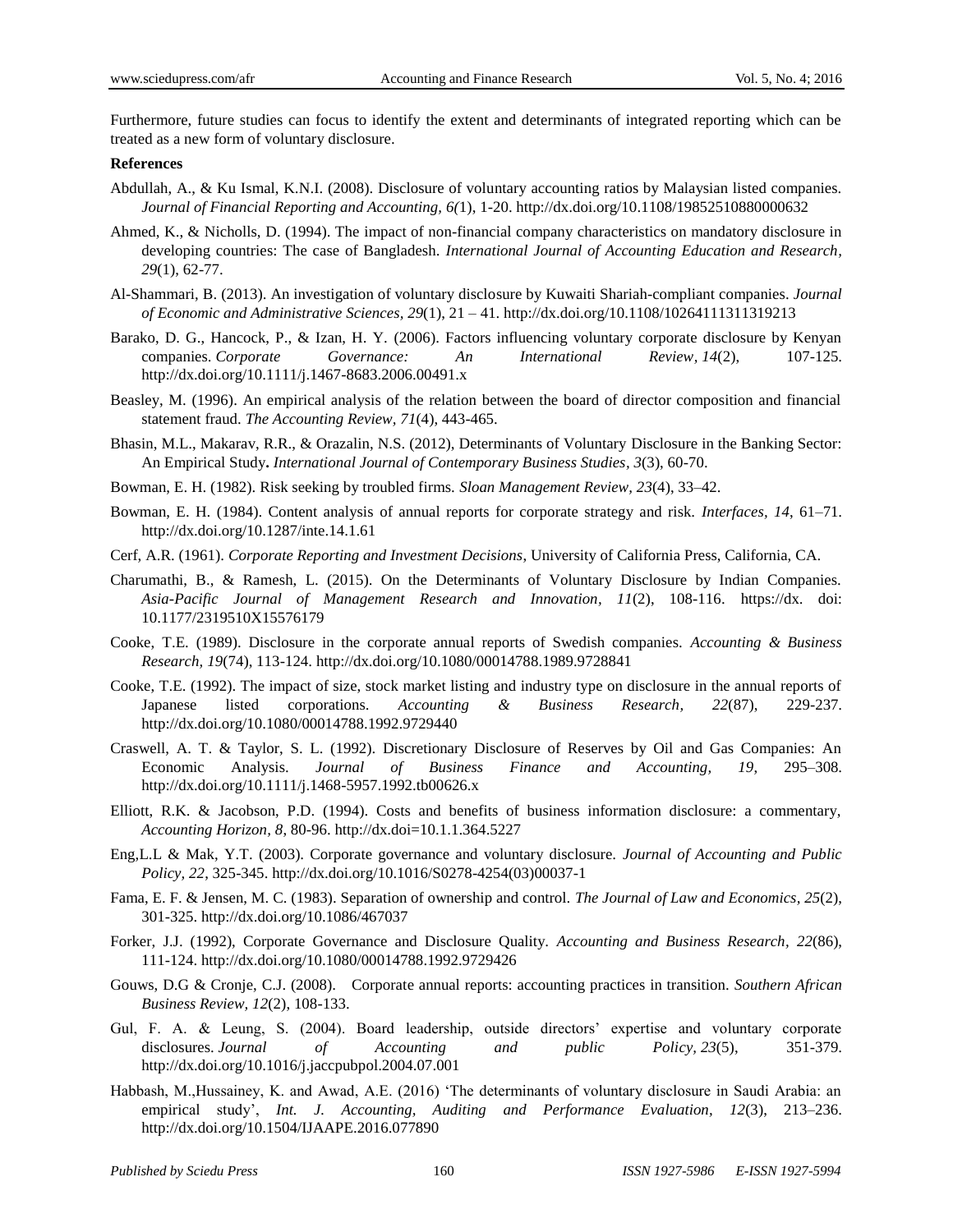- Haji, A.A. & Ghazail, N.A.M. (2013),The quality and determinants of voluntary disclosures in annual reports of Shari'ah compliant companies in Malaysia*, Humanomics, 29*(1), 24 – 42. <http://dx.doi.org/10.1108/08288661311299303>
- Haniffa, R.M. & Cooke, T.E (2002). Culture, corporate governance and disclosure in Malaysian corporations, *ABACUS, 38*(3), 317-350.<http://dx.doi.org/10.1111/1467-6281.00112>
- Hausman, A.J. (1978). Specification Tests in Econometrics, *Econometrica, 46*, 1251-1271. <http://dx.doi.org/10.2307/1913827>
- Hausman, A.J. & Taylor, E.W. (1981). Panel Data and Unobservable Individual Effect, *Econometrica, 49*(6), 1377-1398.<http://dx.doi.org/10.2307/1911406>
- Ho, P.L, & Taylor, G. (2013). Corporate governance and different types of voluntary disclosure: Evidence from Malaysian listed firms. *Public Accounting Review, 25*(1), 4-29.<http://dx.doi.org/10.1108/01140581311318940>
- Hossain, M., Tan, L.M. & Adams, M. (1994), Voluntary disclosure in an emerging capital market: some empirical evidence from companies listed on the Kuala Lumpur Stock Exchange. *The International Journal of Accounting, 29*(4), 334-351.
- Hossain, M., & Hammami, H. (2009). Voluntary disclosure in the annual reports of an emerging country: The case of Qatar. *Advances in Accounting, 25*(2), 255-265[. http://dx.doi.org/10.1016/j.adiac.2009.08.002](http://dx.doi.org/10.1016/j.adiac.2009.08.002)
- Huafang, X. & Jianguo, Y. (2007). Ownership structure, board composition and corporate voluntary disclosure, *Managerial Auditing Journal, 22*(6), 604 – 619.<http://dx.doi.org/10.1108/02686900710759406>
- Iatridis, G., & Alexakis, P. (2012). Evidence of voluntary accounting disclosures in the Athens Stock Market, *Review of Accounting and Finance, 11*(1), 73-92. <http://dx.doi.org/10.1108/14757701211201830>
- Inchausti, B. G. (1997). The influence of company characteristics and accounting regulation on information disclosed by Spanish firms. *European Accounting Review, 6*(1), 45-68. <http://dx.doi.org/10.1080/096381897336863>
- Ismail, T.H., & El-Shaib, N.M. (2012). Impact of market and organizational determinants on voluntary disclosure in Egyptian companies, *Meditari Accountancy Research, 20*(2), 113 – 133. <http://dx.doi.org/10.1108/10222521211277825>
- Jensen, M.C., & Meckling, W. (1976). Theory of the firm: Managerial behavior, agency costs and capital structure. *Journal of Financial Economics* 3, 305-360. <http://dx.doi.org/10.2139/ssrn.94043>
- Kristandl, G., & Bontis, N. (2007). The impact of voluntary disclosure on cost of equity capital estimates in a temporal setting. *Journal of Intellectual Capital, 8*(4), 577-594[. http://dx.doi.org/10.1108/14691930710830765](http://dx.doi.org/10.1108/14691930710830765)
- Leventis, S., & Weetman, P. (2004). Impression management: dual language reporting and voluntary disclosure, *Accounting Forum, 28*, 307-328. <http://dx.doi.org/10.1016/j.accfor.2004.07.004>
- Lim, S., Matolcsy, Z., & Chow, D. (2007). The association between board composition and different types of voluntary disclosure, *European Accounting Review, 16*(3), 555-583. <http://dx.doi.org/10.1080/09638180701507155>
- Meek, G.K., Roberts, C., & Gray, S.J. (1995). Factors Influencing Voluntary disclosure Annual Report Disclosures by U.S., U.K. and Continental European Multinational Corporations. *Journal of International Business Studies, 96*(3), 555-572.<http://dx.doi.10.1057/palgrave.jibs.8490186>
- Naser, K., Alkhatib, K., & Karbhari, Y. (2002), Empirical evidence on the depth of corporate information disclosure in developing countries: the case of Jordan. *International Journal of Commerce & Management, 12*, 122-34. <http://dx.doi.10.1108/eb047456>
- Nazli, A.M.G. (2008). Voluntary disclosure in Malaysian corporate annual reports: views of stakeholders. *Social Responsibility Journal, 4*(4), 504 – 516.<http://dx.doi/abs/10.1108/17471110810909902>
- Oliveira, L., Rodrigues, L.L., & Craig, R. (2006). Firm-specific determinants of intangibles reporting: evidence from the Portuguese stock market. *Journal of Human Resources Costing, 10*(1), 11-33. <http://dx.doi.org/10.1108/14013380610672657>
- Owusu-Ansah, S. (1998). The Impact of Corporate Attributes on the Extent of Mandatory Disclosure and Reporting by Listed Companies in Zimbabwe, 33(5), 605-631. https:// dx.doi. 10.1016/S0020-7063(98)90015-2